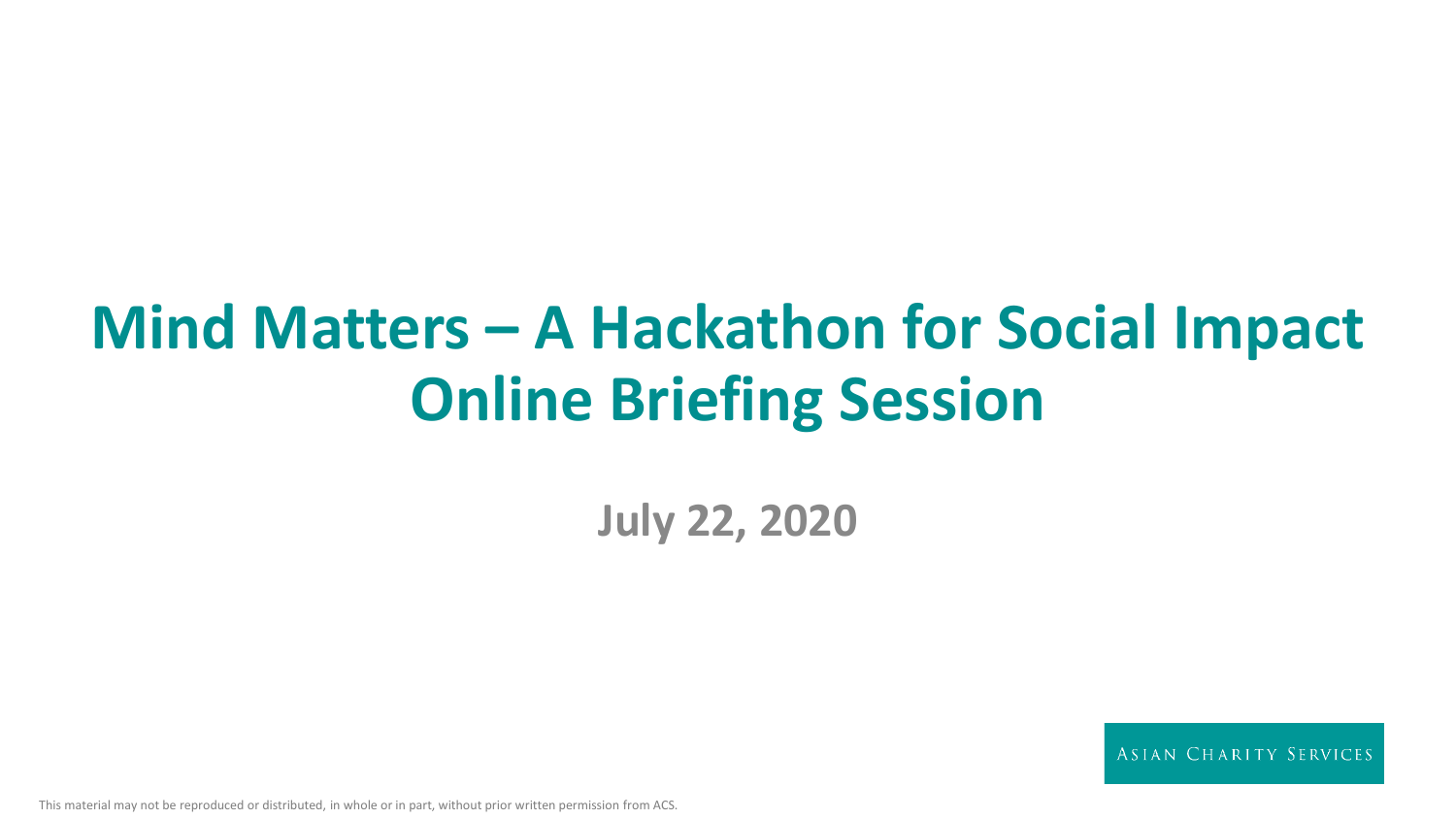### **NGO capacity building**

### **Mind Matters A Hackathon for Social Impact** 心「腦」歷程。從「心」開始

- ACS capacity building
	- Online Training Session (July 24)
	- Mind Matters Hackathon (August 22)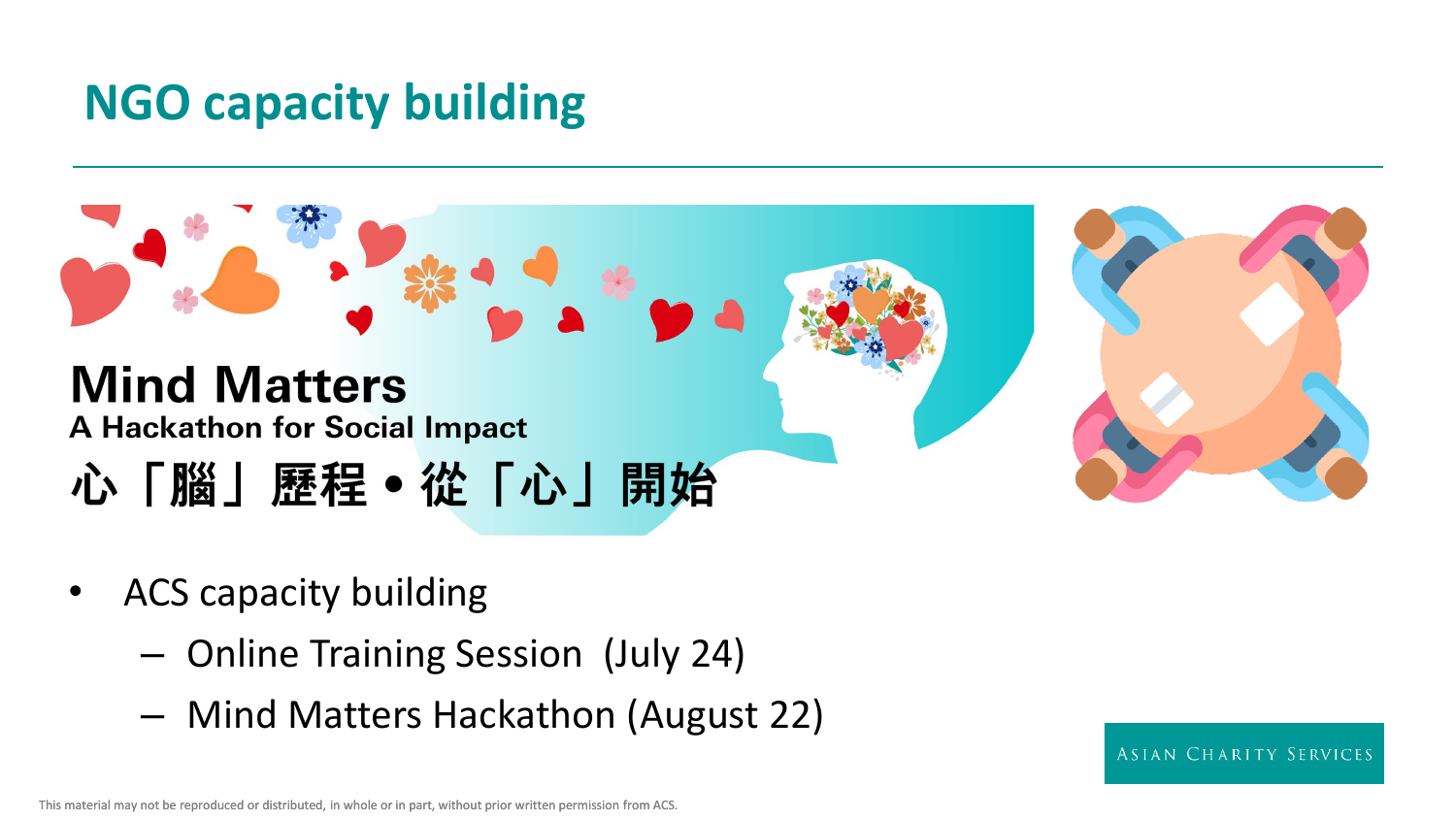### **Mind Matters Focus Areas**

**01 Focus on early Intervention with young people to develop resilience and life skills**

**02 Help the most affected populations which experience mental health challenges**

**03 Raise awareness and make care accessible to vulnerable groups**

Mind Matters' Focus Areas are based on the research from: The Centre of High Impact Philanthropy, University of Pennsylvania (2020), "*Health In Mind: A Philanthropic Guide for Mental Health and Addiction*".

ASIAN CHARITY SERVICES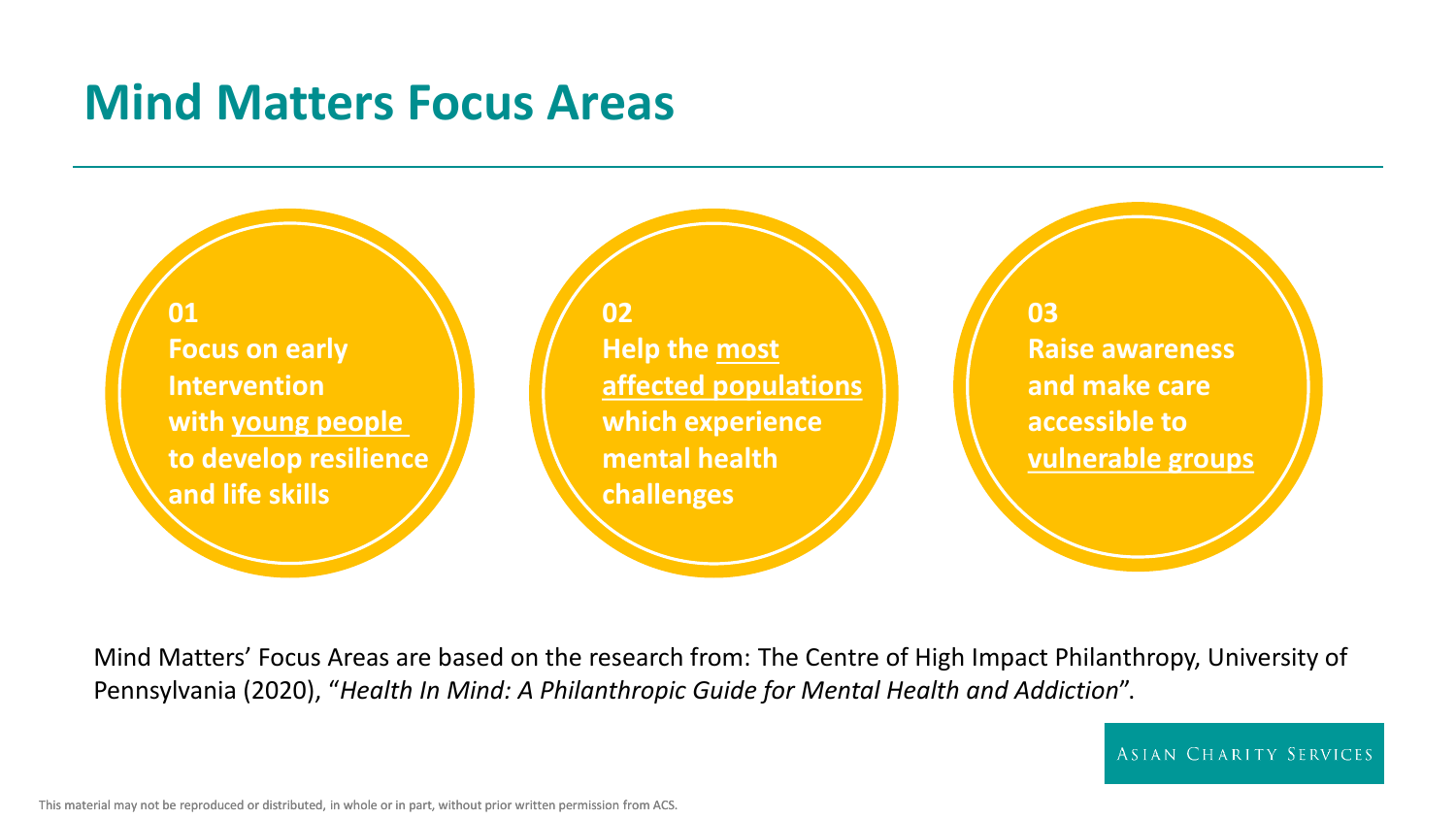## **Milestones and Activities**

ASIAN CHARITY SERVICES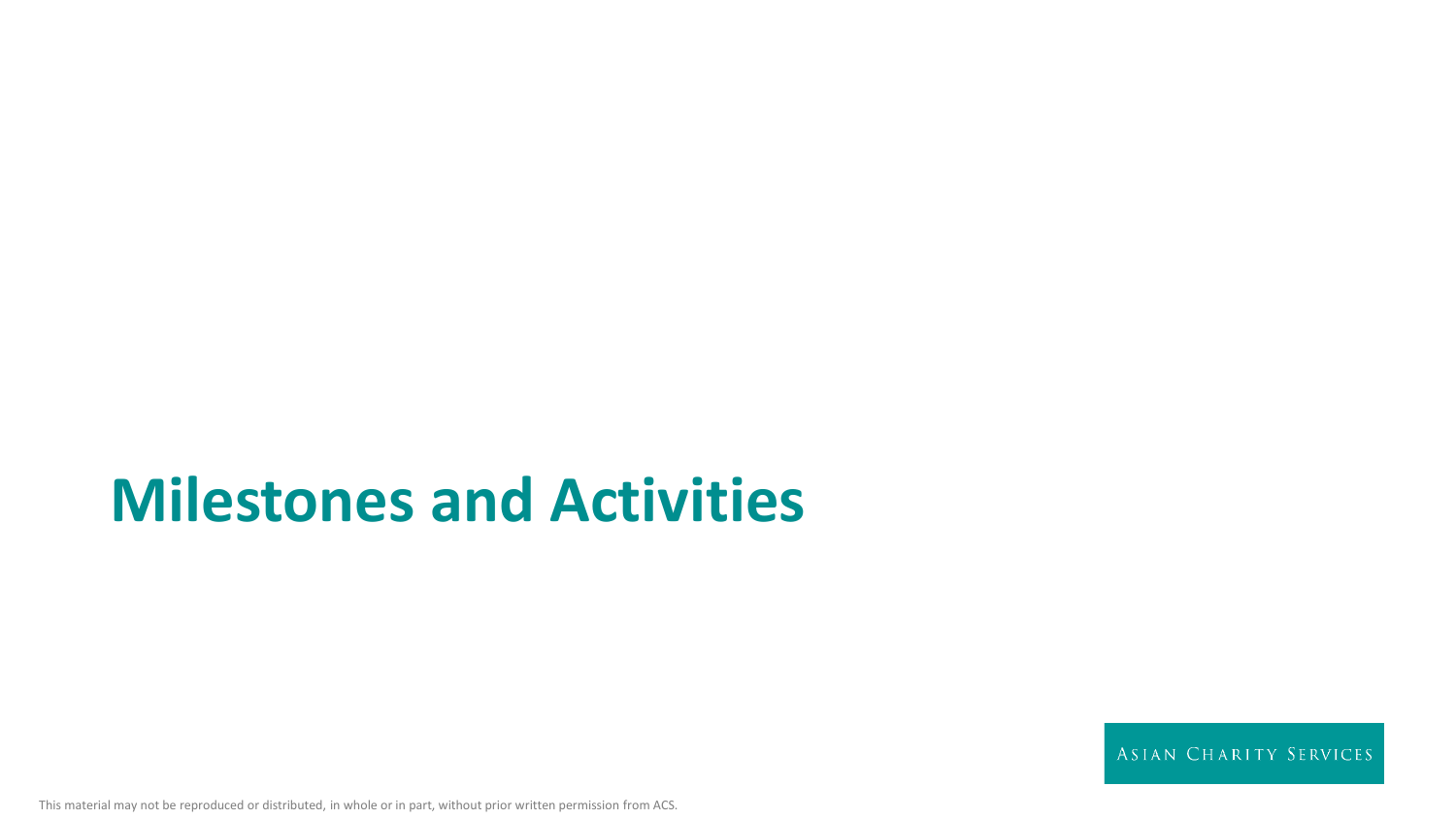### **Timeline**



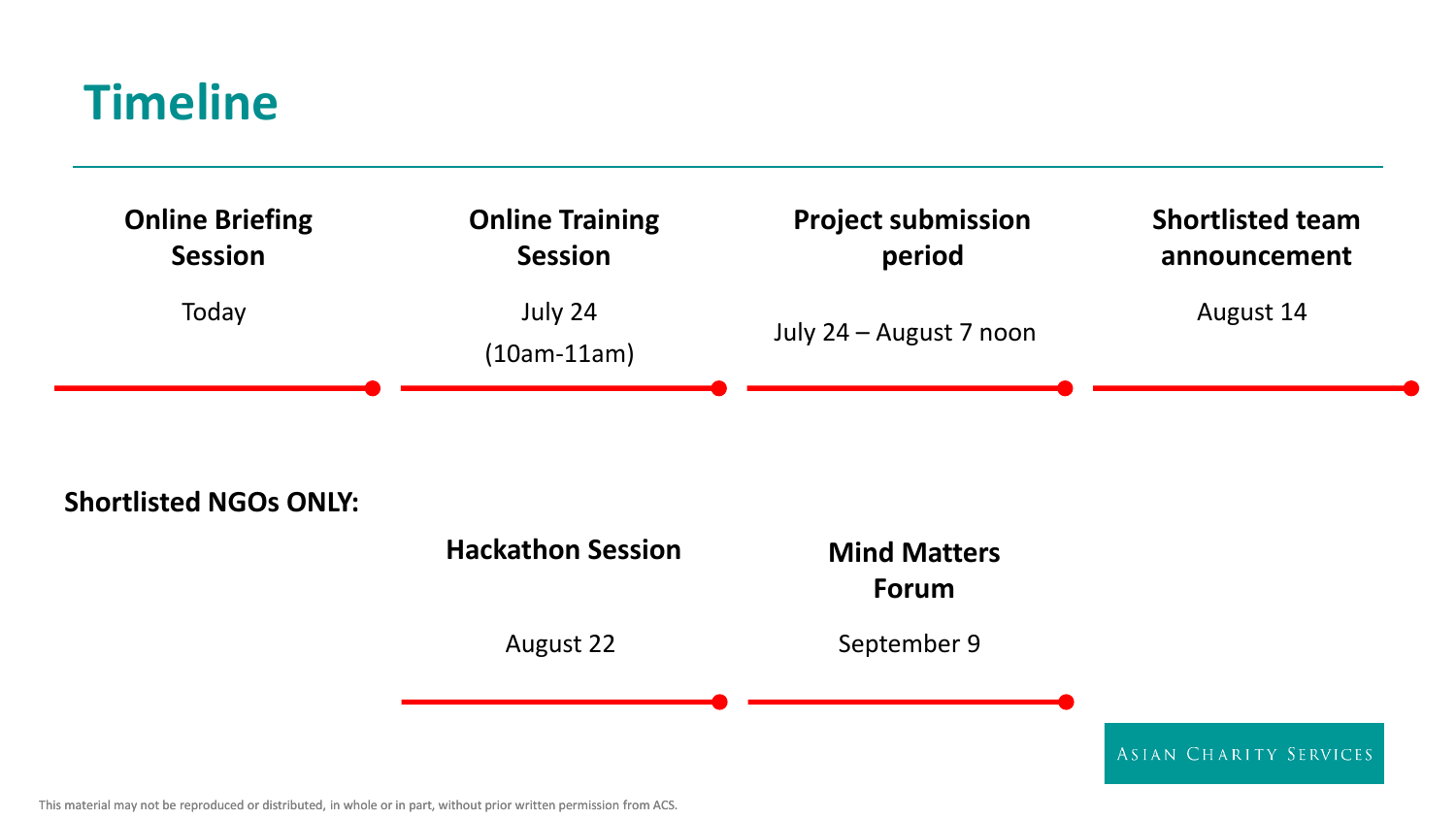## **Online Training Session**

- **Date**: July 24
- **Time**: 10am-11am
- **Language**: Speakers will deliver in English with bilingual materials
- **Training content includes**:
- Each judging criteria
- Advice to strengthen your project ideas and proposals

\*This training is compulsory if you would like to submit project proposal.



ASIAN CHARITY SERVICES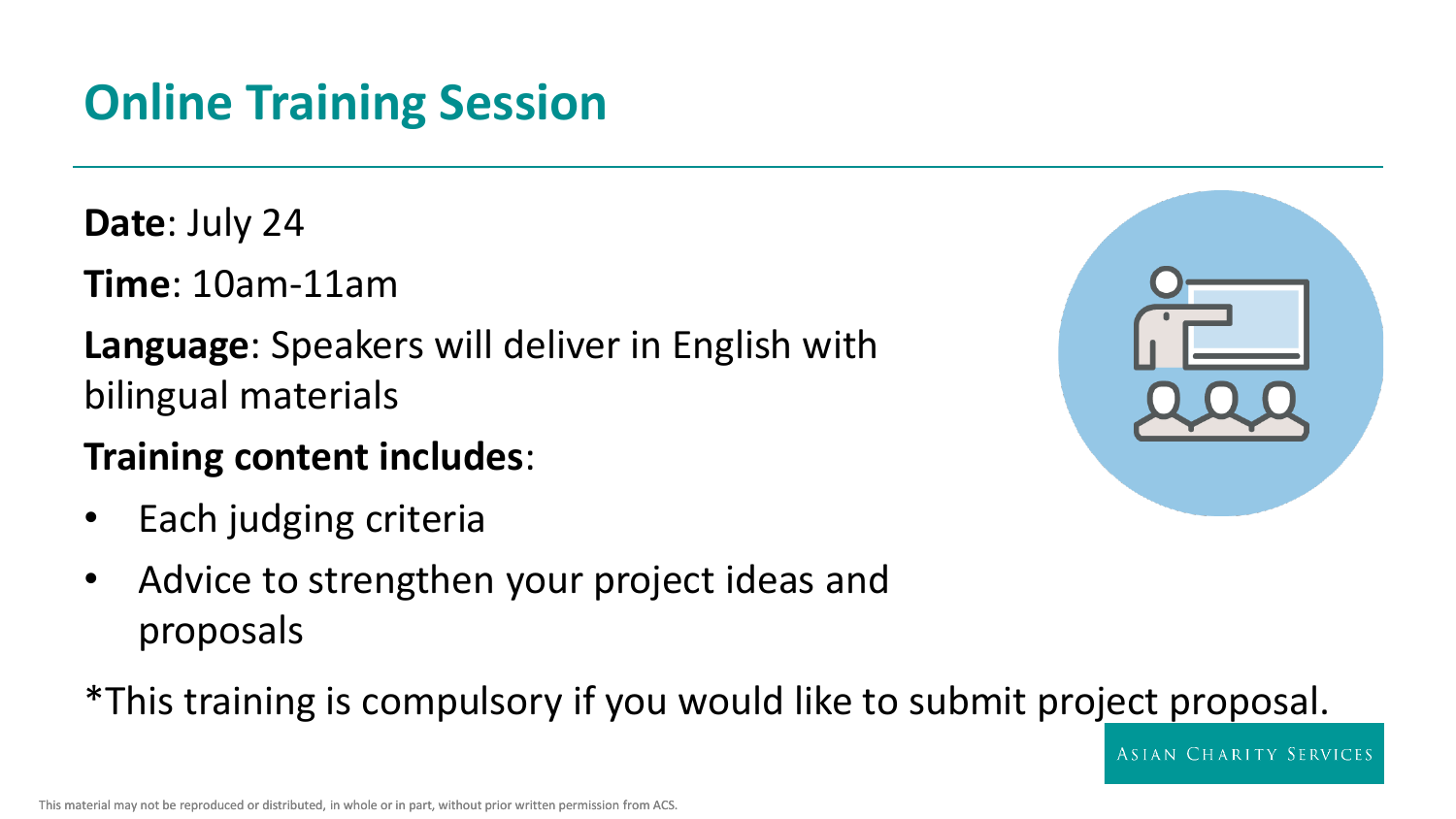### **Project submission period**

**Submission period**: July 24 – August 7 (noon)

- Submission link will be shared to Online Training attendee.
- ACS may call to request for clarification

**Screening period**: August 7 – August 14

#### **Announcement of shortlisted NGOs**: August 14

• Shortlisted NGOs need to submit detailed project budgeting plan

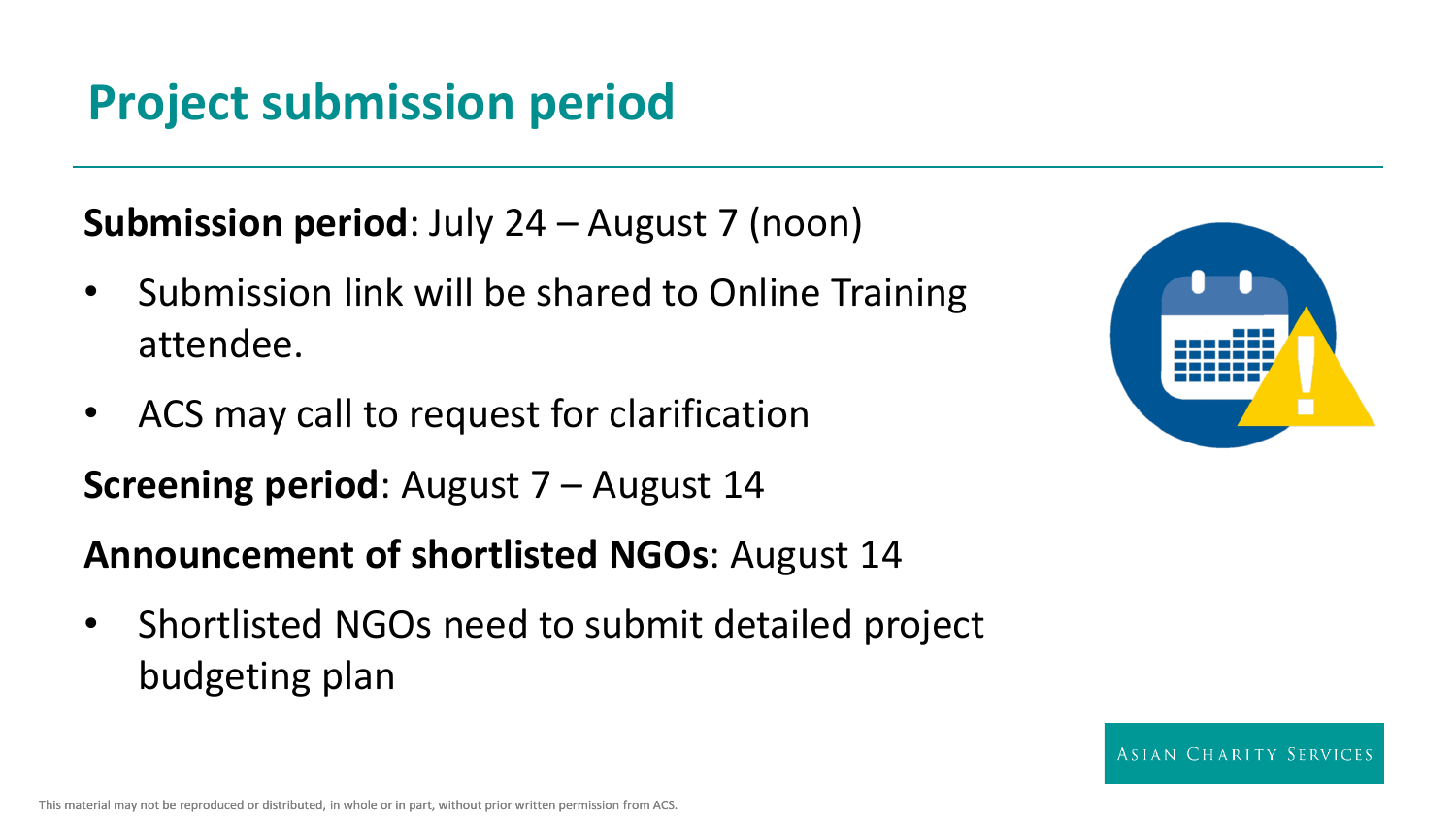### **Hackathon Session**

**Date**: August 22

**Location**: HSBC Building or Zoom (TBC)

**Final project proposal submission date**: September 4 (noon)



#### \*Shortlisted NGOs must attend this training.

**ASIAN CHARITY SERVICES**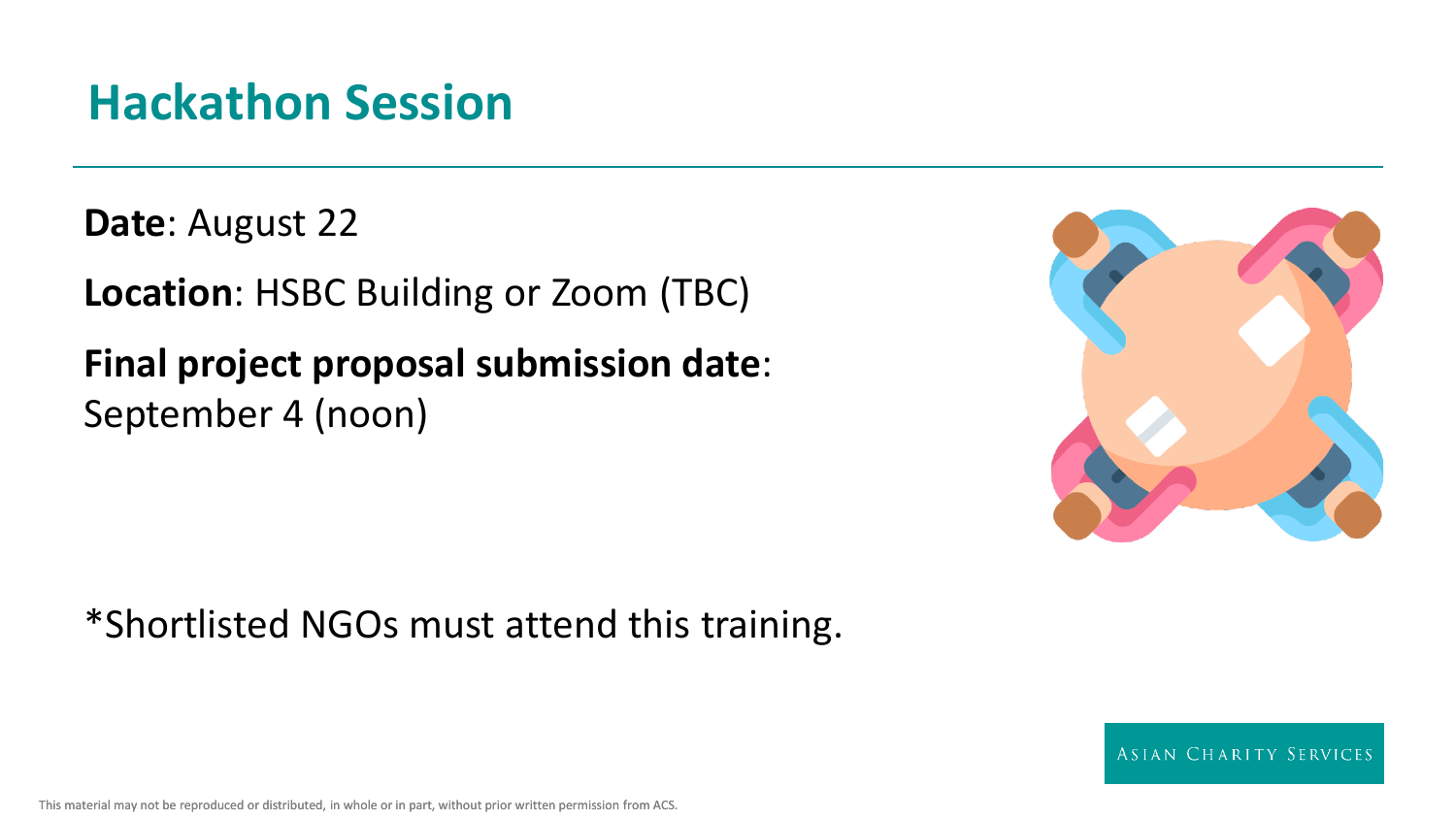### **Mind Matters Forum**

**Date**: September 9

- **Time**: Morning (TBC)
- **Location**: HSBC Building or Zoom (TBC)
- $\triangleright$  Pitch competition
- $\triangleright$  Networking with funders and community leaders



**ASIAN CHARITY SERVICES**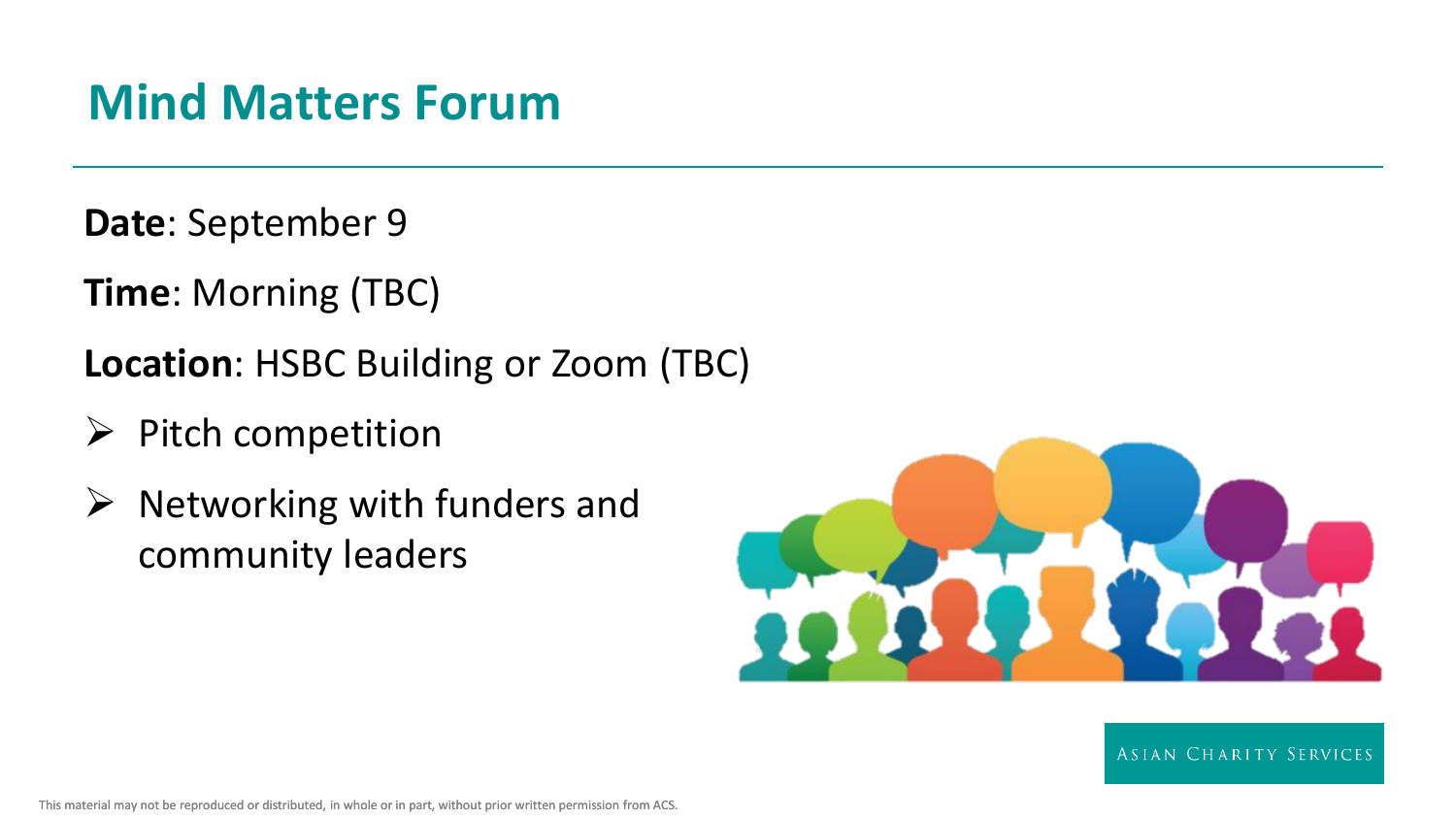## **Project Proposal Application Overview**

ASIAN CHARITY SERVICES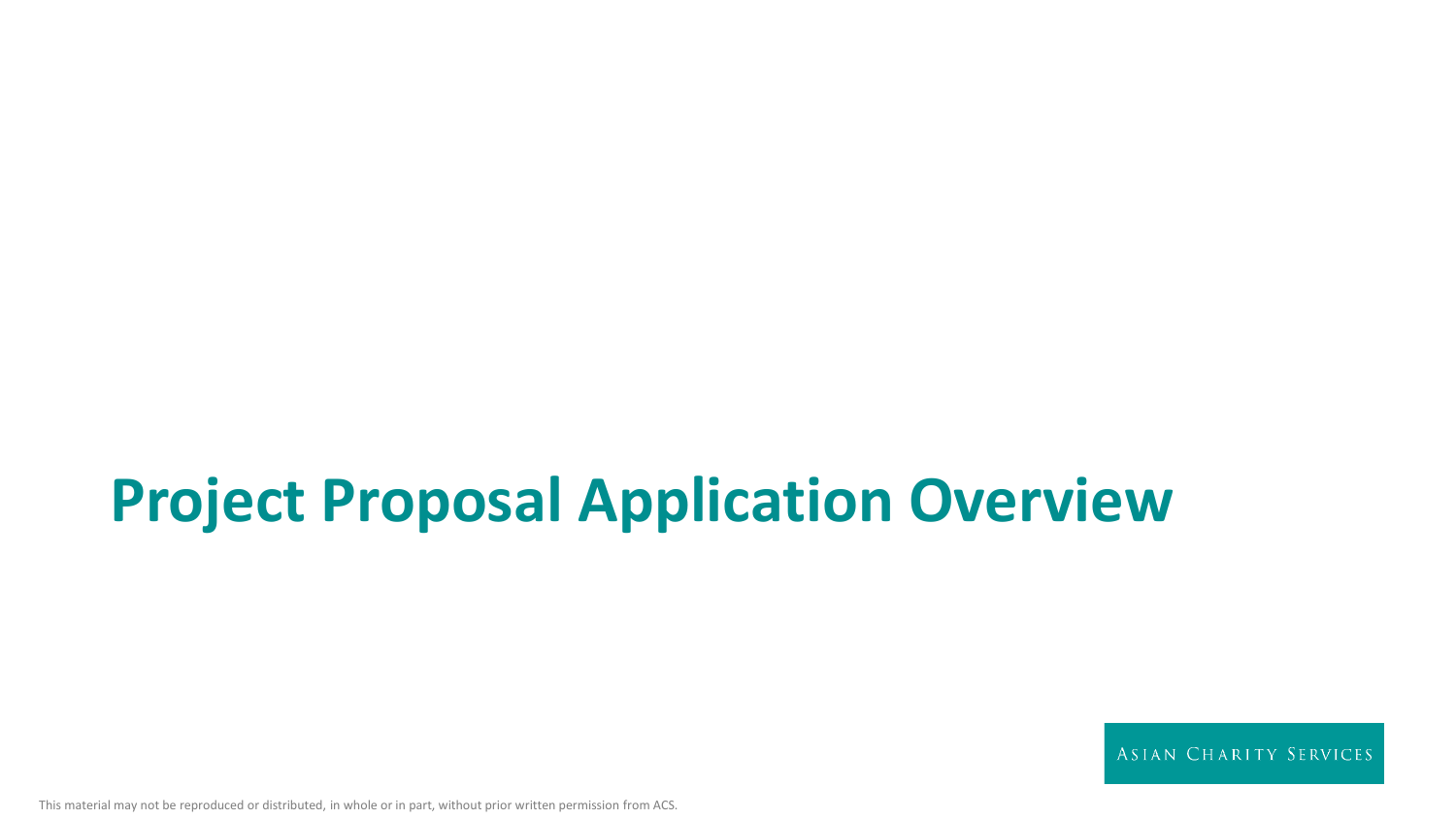### **Overview of Proposal**

- 8 questions
- Maximum 2 Pages
- Follow the word limits on each of questions
- 2 Year project budgets set between HK\$1m-HK\$4m
- No supplementary information accepted
- Can be written in Traditional Chinese or English

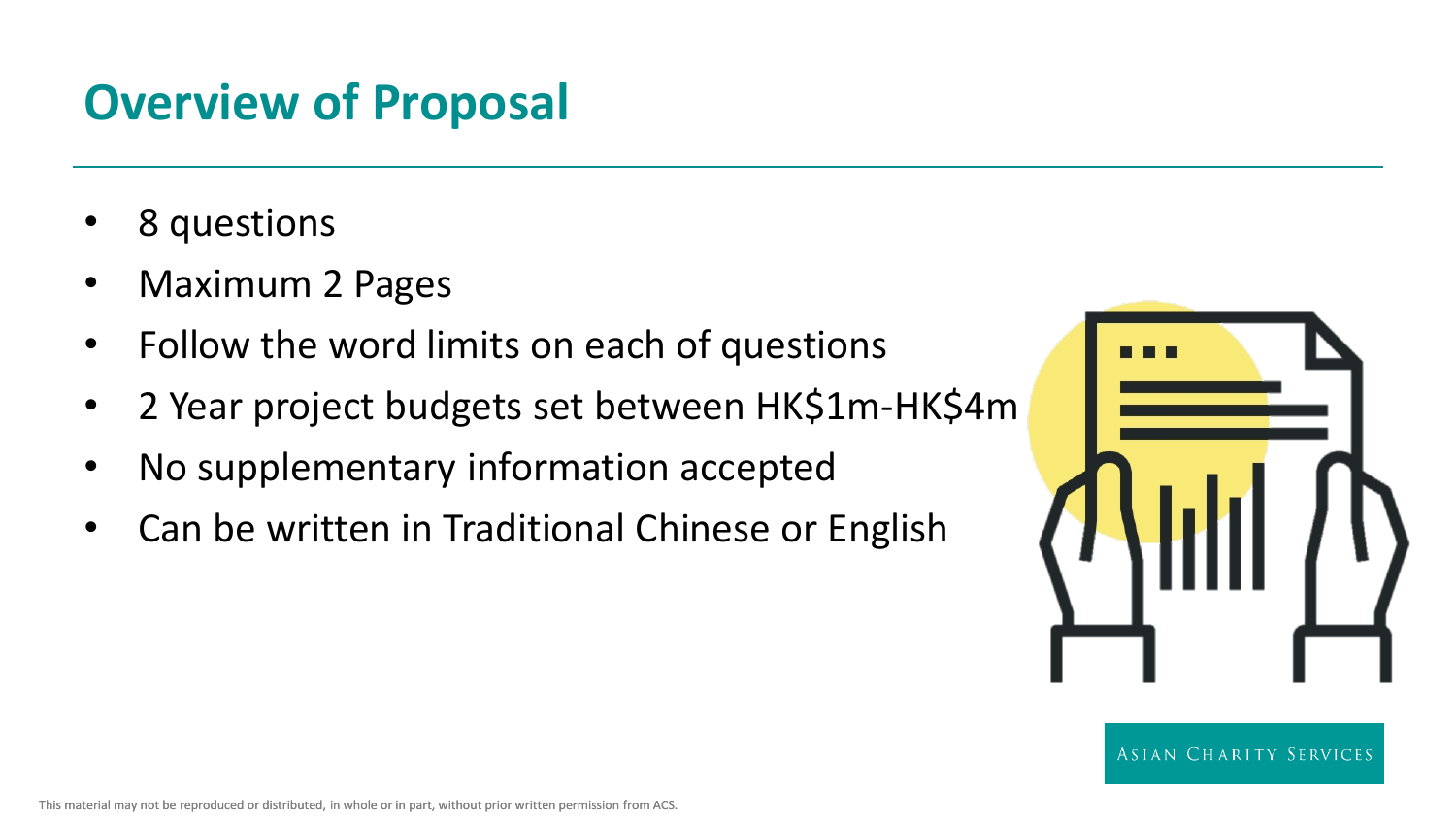### **Submission Process**

- Online submission
- Each organization can submit:  $\checkmark$  1 proposal only
- Supplementary documents needed:
	- $\checkmark$  Inland Revenue Ordinance Section 88 tax exemption certificate
	- $\checkmark$  Most recent annual audited accounts available



**ASIAN CHARITY SERVICES**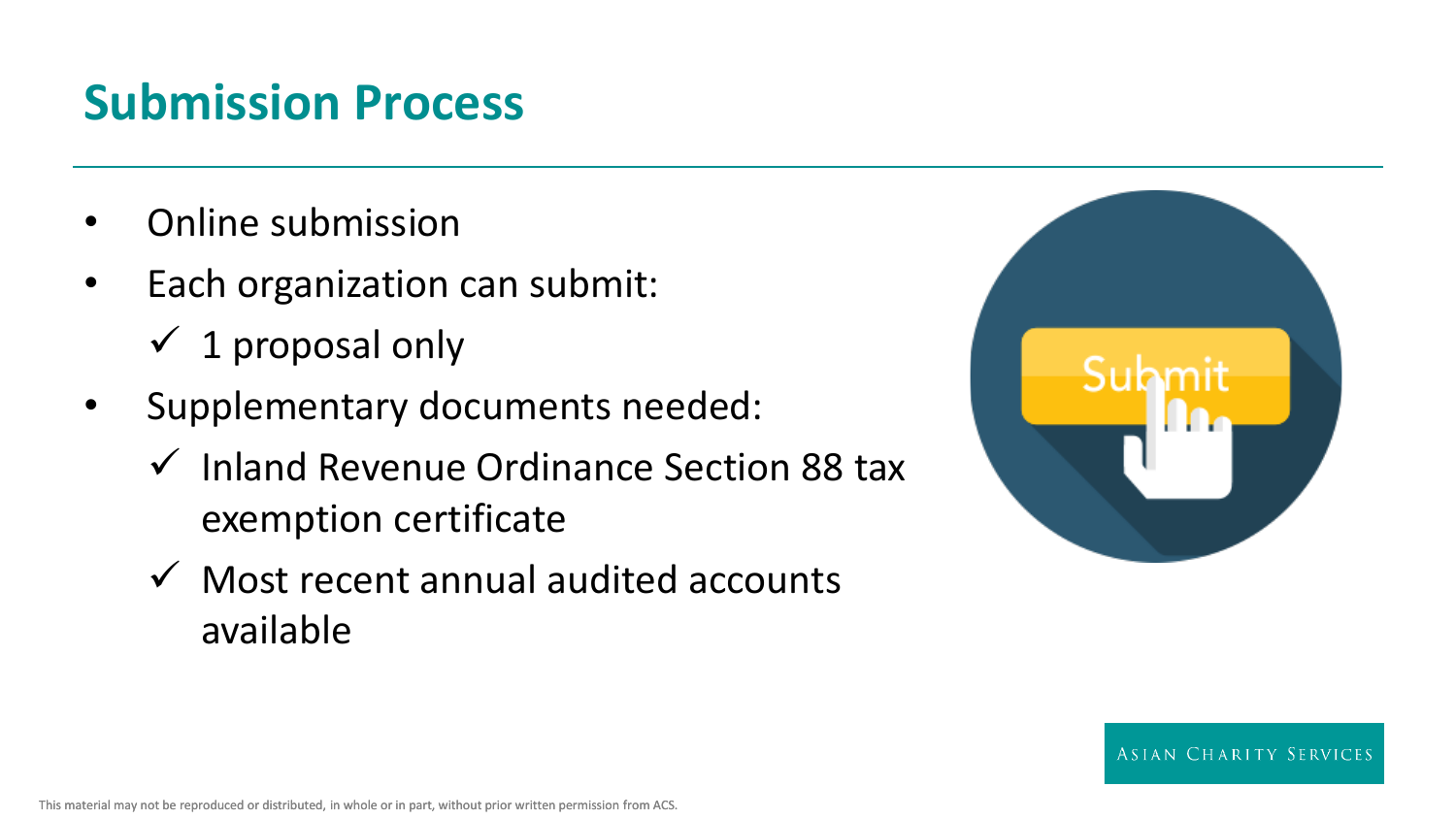### **Selection Criteria**



ASIAN CHARITY SERVICES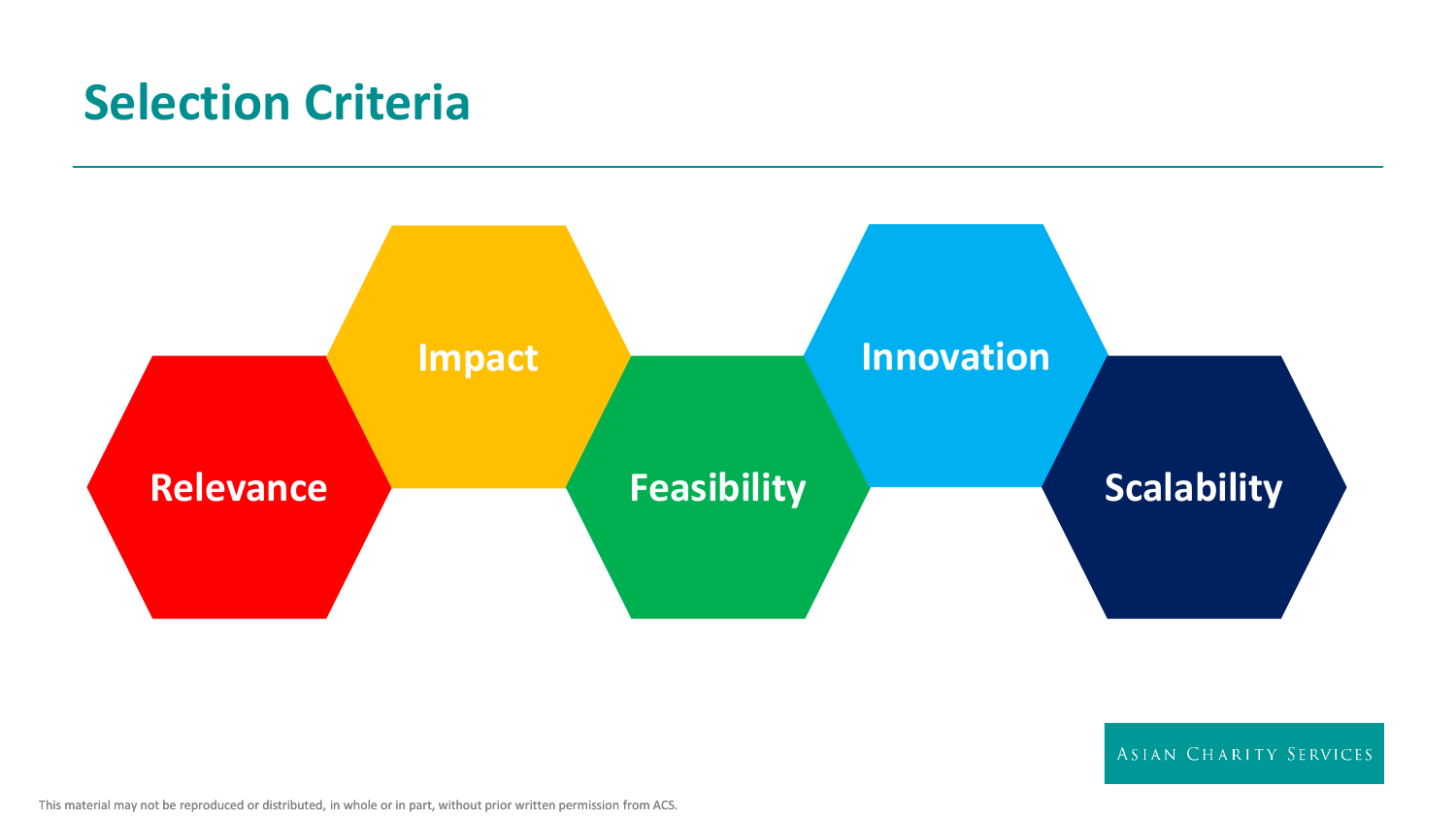## **Eligible Applicants**

- Tax-exempt organization under section 88 of the Inland Revenue Department
- Beneficiaries: Hong Kong ID card holders
- Project funding: should not exceed 50% of the organization's annual budget
- Collaboration with another organization is welcome.
	- If the other partner is not a Sec 88 tax exempted organization, we do require that their participation in the collaboration is not intended for profit making.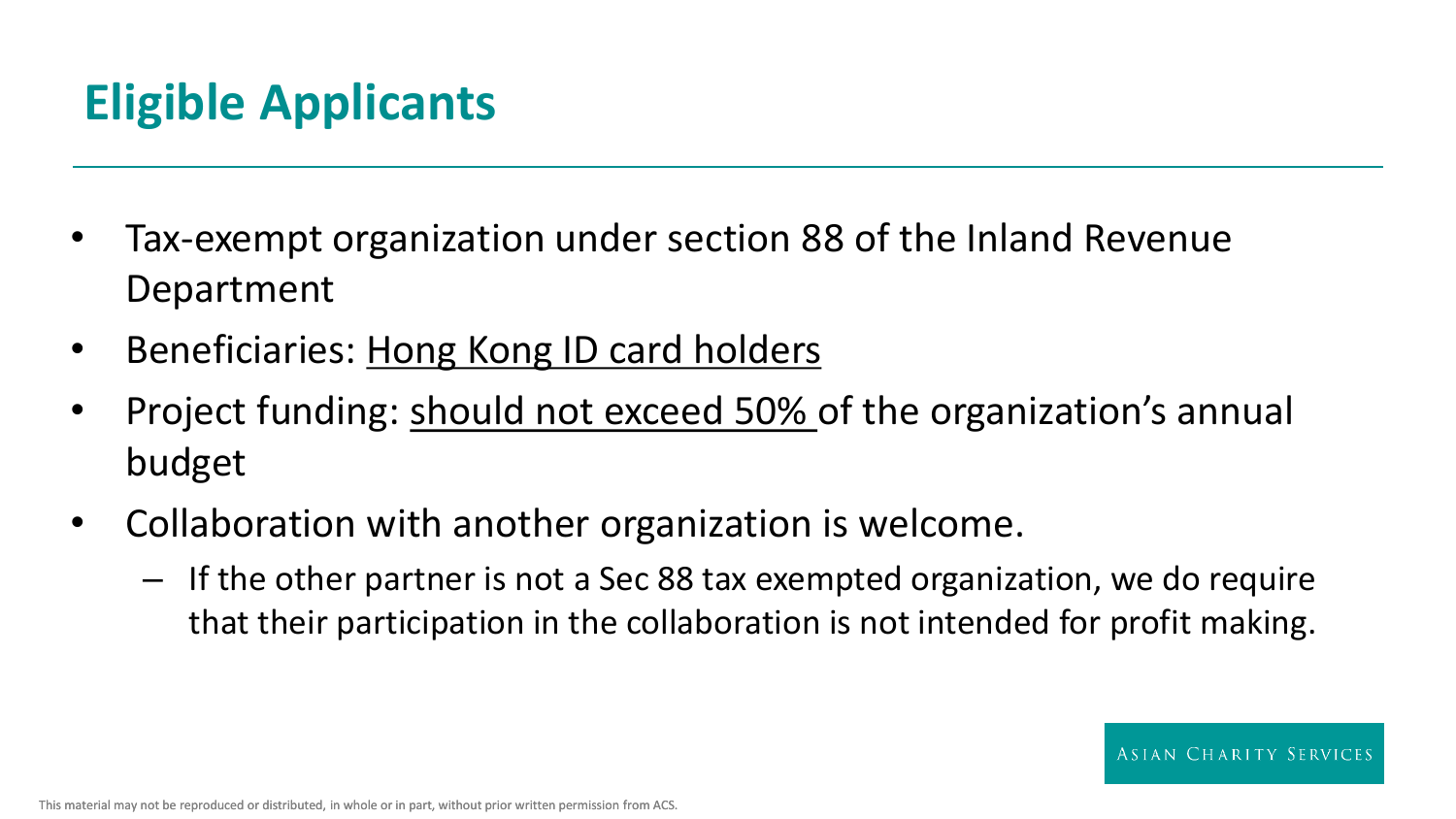### **Project Requirement**

- The proposed program or services can be an existing one or a new project. We also welcome projects that have already secured partial funding.
- Project period: the project commencement date should be no later than December 31, 2020